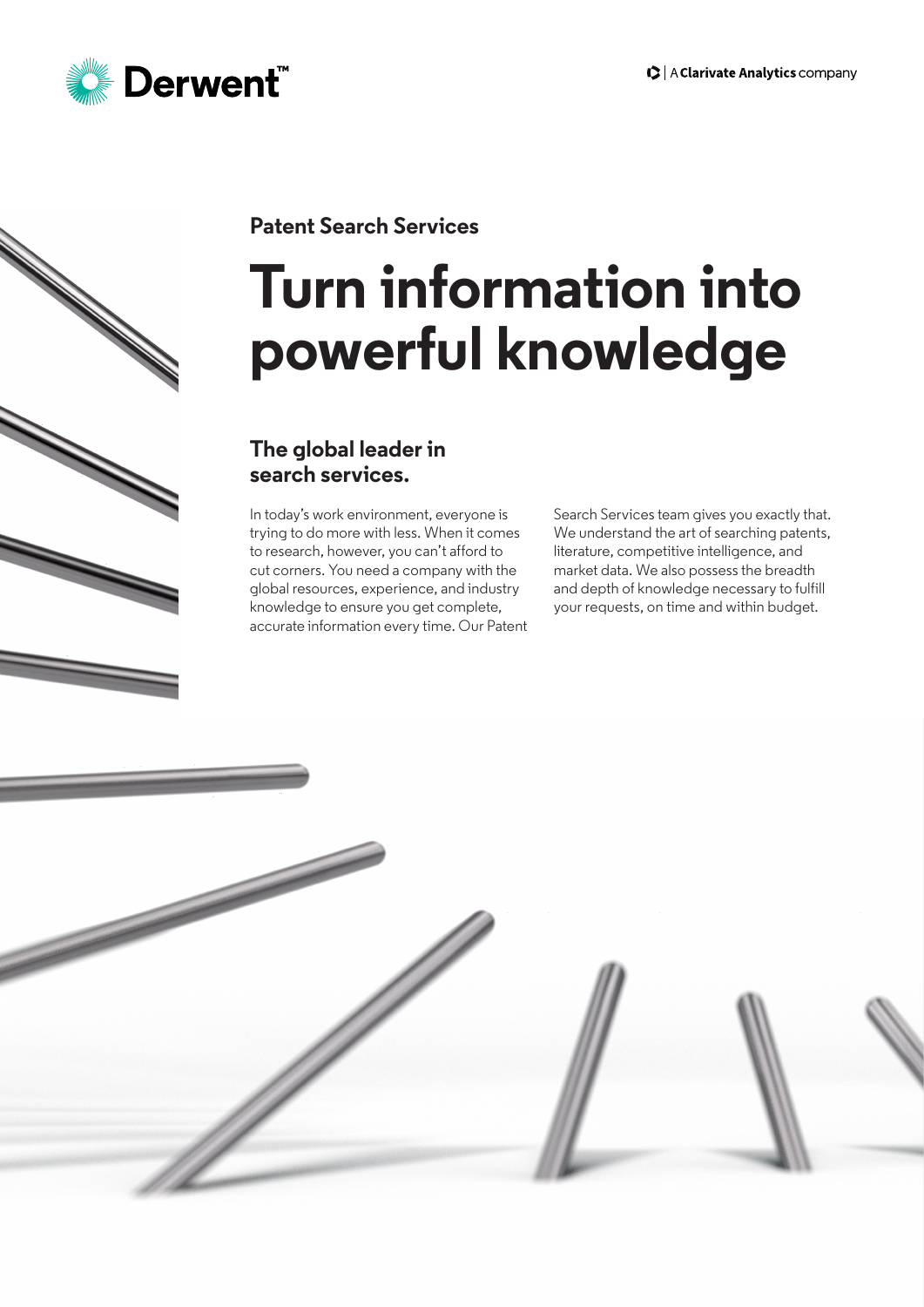We understand the art of searching patents, literature, competitive intelligence and market data.

We can provide research assistance to your firm in many areas, including:

### **Clearance, right-to-use and freedom-to-operate searching**

Find out if you have the freedom to operate in a particular technology area and avoid potential risk of infringement. Our unique position as the world's leading provider of patent and scientific literature databases, combined with our decades of expertise, makes us an ideal partner.

With our global reach, Patent Search Services can review patents in the native languages of many countries (e.g., Germany, Japan, Korea, and China). Before your organization invests potential millions in R&D, our experts can perform an infringement search to provide you with peace of mind.

### **Collection and state-of-the-art searching**

Get a broad technical overview of a given field by using our domain experts. We can provide an overview by reviewing published patents, applications, and nonpatent literature, and help your firm understand technology trends.

### **Competitive and technical intelligence searching**

Uncover new competitive insights to help you manage business plans. Our consultants are experienced in performing strategic, technical, and competitive intelligence projects with Fortune 100 customers across a wide variety of industries. We are the only firm capable of combining search service offerings with leading analysis products, such as Derwent Innovation™ and Derwent Data Analyzer™.

### **Novelty, patentability and prior art searching**

Reduce legal spend and wasted R&D efforts, and increase patent quality and patent grant success rates through a rigorous 'knock out' program. Determine if the ideas being generated are patentably distinct before you spend significant fees on prosecution. We work with a number of top law firms, providing patentability search reports in a timely fashion and within budget. Clients also leverage report references to improve draft quality and better argue prior art with examiners during prosecution or challenges at the Patent Trial and Appeal Board (PTAB).

### **Patent watches, alerts and profiles**

Monitor critical new technology developments in your industry. Our patent and non-patent watch, alert and profile services provide a full range of current awareness and competitor monitoring.

### **Validity and invalidity searching**

We can perform an exhaustive validity search against the claims of any patent through our extensive domain experience and database coverage. We work with some of the largest IP litigation firms in the United States and our work has proven beneficial in hundreds of cases.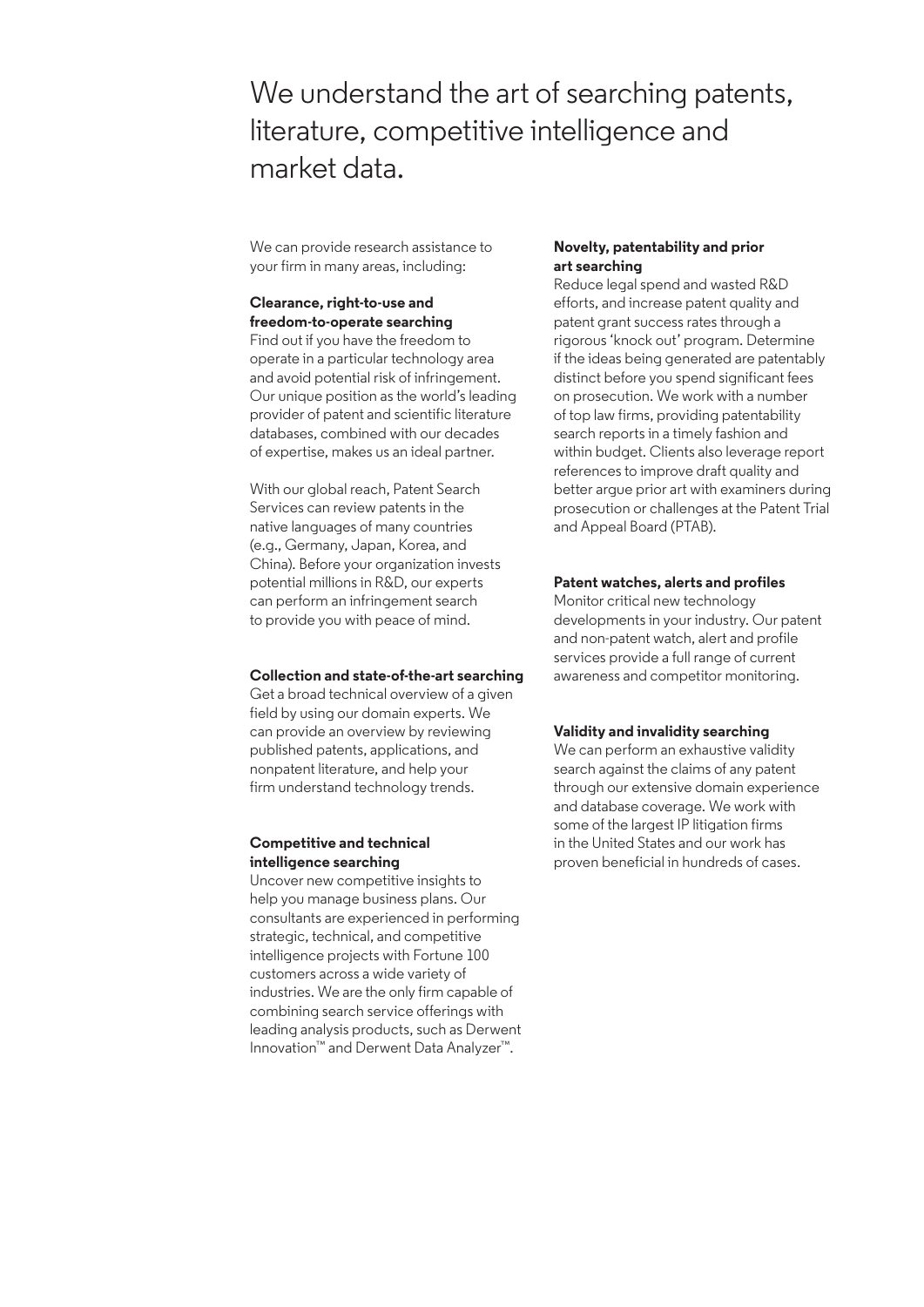# A complete spectrum of search service solutions to meet your needs – from small one-time transactions to large-scale integrated solutions.

### **Trusted experts since 1961**

Our strength is our people. Since 1961 we have employed in-house industry experts, including former patent examiners and patent agents with intellectual property experience and advanced degrees in a variety of disciplines. Our team of experts is global, with searchers and technology specialists in the U.S., Japan, India, and more locations around the world. Our experts utilize the best data sources, making sure that no stone is left unturned, and work quickly and efficiently to complete your research.

We help law firms, corporations, government agencies, and universities with patentability, infringement, validity, technical landscaping, and other patent research projects. You can be confident that our experts will meet your needs at the exact price, in the exact time frame, and with the exact deliverables as quoted.

### **Unmatched access to best-in-class sources**

With our Patent Search Services headquarters based in Alexandria, Virginia, we are just steps from the U.S. Patent and Trademark Office (USPTO). We can leverage their built-for-purpose tools (EAST and WEST databases) to perform patent searches, and our close proximity to the USPTO allows us to better discuss particularly difficult search strategies with patent examiners. In addition, we have full access to our industry-leading patent products including Derwent Innovation™, Derwent World Patents Index™, and Web of Science for patent and nonpatent literature, and use the information sources best suited to answer your particular business questions.

### **A partner capable of providing integrated one-stop offerings**

Clarivate Analytics provides a true one-stop shop of services and solutions to meet your patent management business needs. As part of our Virtual IP Office (clarivate.com/ virtual-ip-office) offerings, our Patent Search Services can be combined with our other services, such as Patent Drafting, Docketing, Paralegal, IP Analytics Consulting, File Histories, and Translation. We routinely work with customers who request a search performed in a non-English language, the search report written in English, and patents translated as needed. Additionally, the results of our search services can be further analyzed and presented using Derwent Innovation or Derwent Data Analyzer. This gives you a complete spectrum of search service solutions to meet your needs – from small one-time transactions to large-scale integrated solutions.

### **Wide breadth of technical expertise**

Our Patent Search Services are utilized by companies across a wide range of industries.

A small sample of the technical areas where we have detailed subject matter expertise include:

- Advanced materials
- Antibiotics
- Automotive
- Biotechnology
- Business methods
- Chemical and Markush structures
- Chemistry
- Computer hardware
- Electrical engineering
- Fluid mechanics
- Genetics
- Heavy equipment
- Hydraulics
- Hydrocarbons
- Life sciences
- Mechanical engineering
- Medical devices
- Oil and gas
- Personal care products
- Pesticides
- Pharmaceuticals
- Polymers
- 
- Process engineering
- Software
- Telecommunications
- Thermodynamics